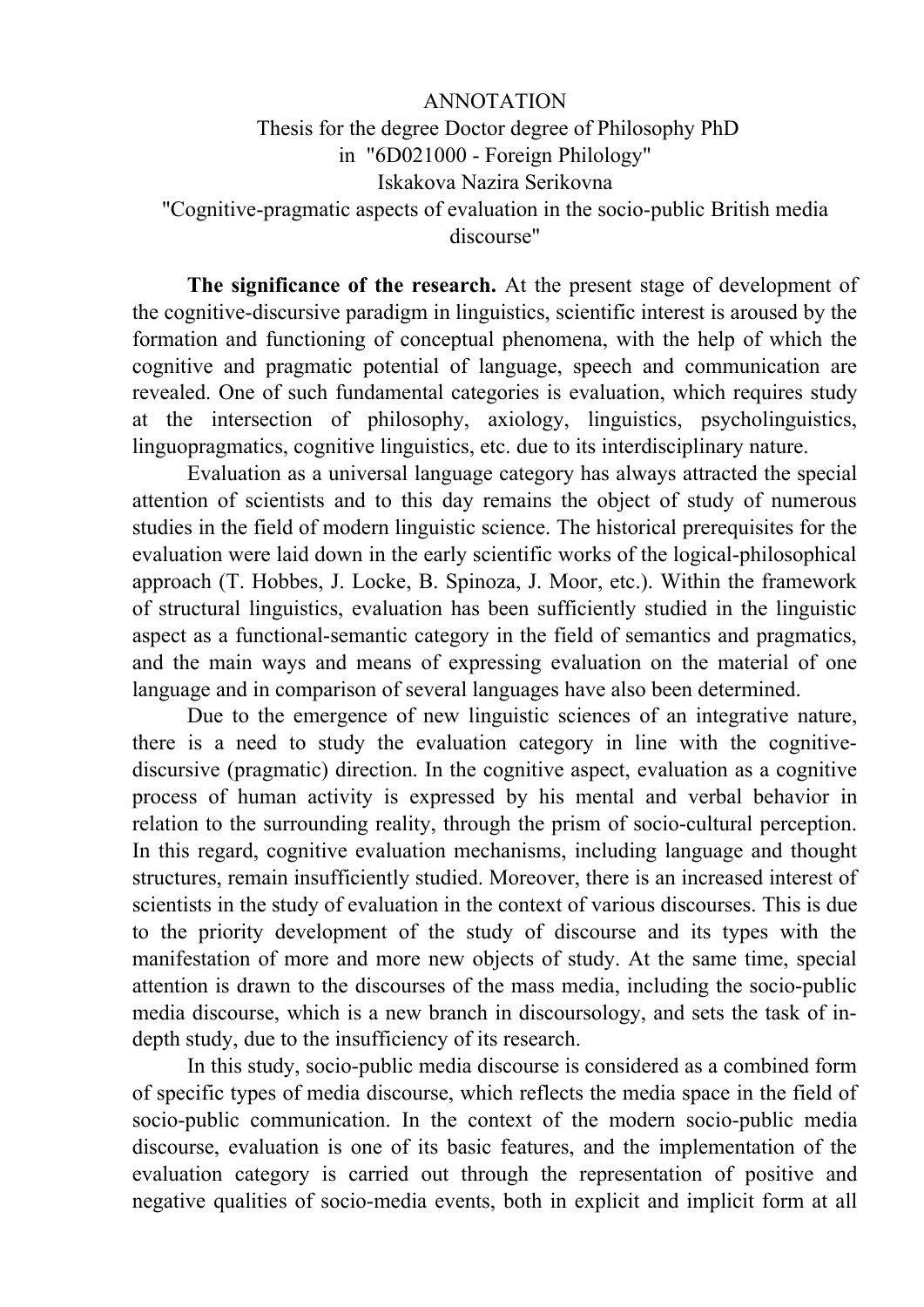speech and communicative levels. Moreover, evaluation is a productive means of influencing public consciousness through the media and is a complex phenomenon that requires more thorough and comprehensive scientific research.

Consequently, the above factors give grounds to assert the need to theoretically justify the use of certain evaluation strategies and tactics in the British socio-public media discourse, and to determine the realization of their pragmatic potential. Thus, the above factors determine the relevance of the research topic.

**The object of the research** is the category of evaluation in the modern socio-public British media discourse.

**The subject of the research** is the cognitive-pragmatic features of the implementation of evaluation in the modern socio-public British media discourse.

**The purpose of the research** is to study the cognitive-pragmatic aspects of evaluation strategies and tactics in the modern socio-public British media discourse.

The research objectives are:

- to generalize and analyze existing approaches to the theory of evaluation in modern linguistics;

- to determine the differential features of the socio-public media discourse;

 - to conduct a cognitive-conceptual analysis of the basic social concepts of *immigration* and *welfare* in the socio-public British media discourse;

 - to identify the main evaluation strategies and tactics in order to determine the pragmatic intention: implicit contextual - speech implementation and explicit evaluation in the socio-public British media discourse;

- to analyze the recipients' perception of a particular evaluation to determine productive evaluation strategies and tactics based on feedback (comments) addressees.

**The theoretical and methodological basis of the dissretation** is based on classical and modern scientific works of foreign, Russian and domestic scientists:

- evaluation theory (N.D. Arutyunova, E.M. Wolf, V.N. Telia, G. Thompson, S. Huntson, J.R. Martin, R.R. White, M. Bednarek, Z.K. Temirgazina); logical-philosophical approach (T. Hobbes, J.Lock, B.Spinoza, J. Moor, G.H. von Wright, A.A. Ivin, N.D. Arutyunova); functional-semantic approach (E.M. Wolf, V.N. Telia, I. A. Sternin, T.V. Markelova, D. B. Toktamysova, Z.H. Ibadildina); communicative and pragmatic approach (Ch. Stevenson, R. Hare, V.G. Gak, N.D. Arutyunova, A.I. Prikhodko, Z.K.Temirgazina, D.B. Toktamysova, G.O. Azylbekova); cognitive approach (J. Lakoff, R.Langaker, L. Talmy, N.N. Boldyrev, E.S. Kubryakova, G.V. Kolshansky, R.M. Frumkina, A.A. Buryakovskaya, L.K. Zhanalina, E.D. Suleimenova, M.L. Zainullina, I.A. Olkova);

- theory of pragmatics (J. Leach, J. Austin, J. Searle, G. Grice, Z. Vendler, N.D. Arutyunova);

- theory and analysis of discourse (M. Foucault, P. Serio, T. van Dijk, A.A. Kibrik, M.M. Bakhtin, V.I. Karasik, Yu S. Stepanov, V.E. Chernyavskaya, A.K.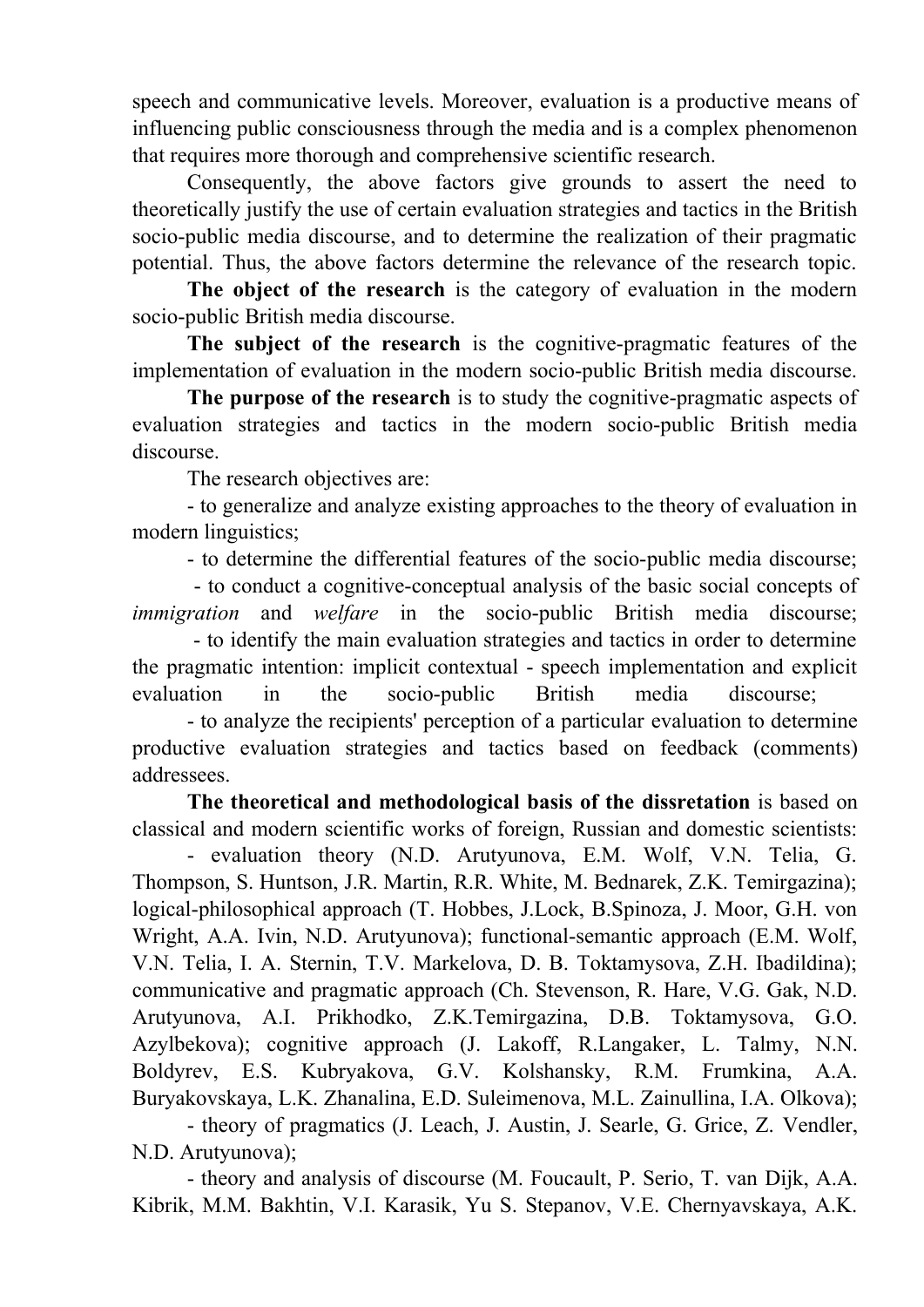Kiklevich, E.D. Suleimenova, M.Sh. Musataeva, G.G. Gizdatov, A.Islam); journalistic discourse (M.R. Zheltukhina, V.E. Chernyavskaya); political discourse (E.I. Sheigal, A.P. Chudinov, B. A. Akhatova, A.Islam); business discourse (V.G. Admoni, G.G. Burkitbayeva); youth discourse (M.G. Chabanenko , J.E. Bekzhanova); legal discourse (E. A. Kozhemyakin, M.S. Abisheva, G. B. Noruzova);

 - theory of media linguistics and media discourse (J. Korner, T.G. Dobrosklonskaya, G.Ya. Solganik, M.R. Zheltukhina, G.G. Gizdatov, N.I. Klushina, T.V. Shevyakova);

- cognitive linguistics and concepts (A.N. Baranov, N.N. Boldyrev, E.S. Kubryakova, V.I. Karasik, S.A. Askold, A.P. Babushkin, N.F. Alefirenko, G.G. Gizdatov, A. Islam);

- evaluation strategies and tactics (O. S. Issers, M.R. Zheltukhina, A.V. Gileva, E.A. Zimina, I.V. Frolova)

**The scientific novelty of the research** is that - for the first time, the cognitive-pragmatic aspects of evaluation are investigated in domestic English studies, and the basic evaluation strategies and tactics of the modern socio-public British media discourse are determined, in accordance with the analysis of the perception of addressees.

- the differential features of the modern socio-public British media discourse are revealed and the key concepts of the modern British socio-public media discourse are determined.

The following **general scientific and linguistic research methods** were used in the work. Descriptive method, dictionary definition analysis, cognitive analysis method, discursive analysis method, critical linguistics method, contextual analysis; statistical method.

**The theoretical significance.** The theoretical significance of the research lies in the fact that the developed theoretical aspects of evaluation, evaluation strategy and tactics will make a certain contribution to the further development of evaluation theory, pragmatics, media discourse, conceptology, etc.

**The practical significance.** The practical significance of the dissertation work consists in the fact that the obtained research results can be applied in the development of lecture courses on the theory of evaluation, cognitive linguistics, and can be used as the basis for the development of university special courses in conceptology, pragmalinguistics, media discourse, discourse analysis, as well as special courses in philological specialties.

**The research material of the study** is the British media "BBC", "The Independent", "The Guardian" and "The Sky News" for the period 2016-2020.

**The main provisions to be defended:** 

- The existing research directions based on the discrete study of the philosophical, logical, psychological and linguistic aspects of the evaluation category are insufficient due to the limitations of the subject of the study. The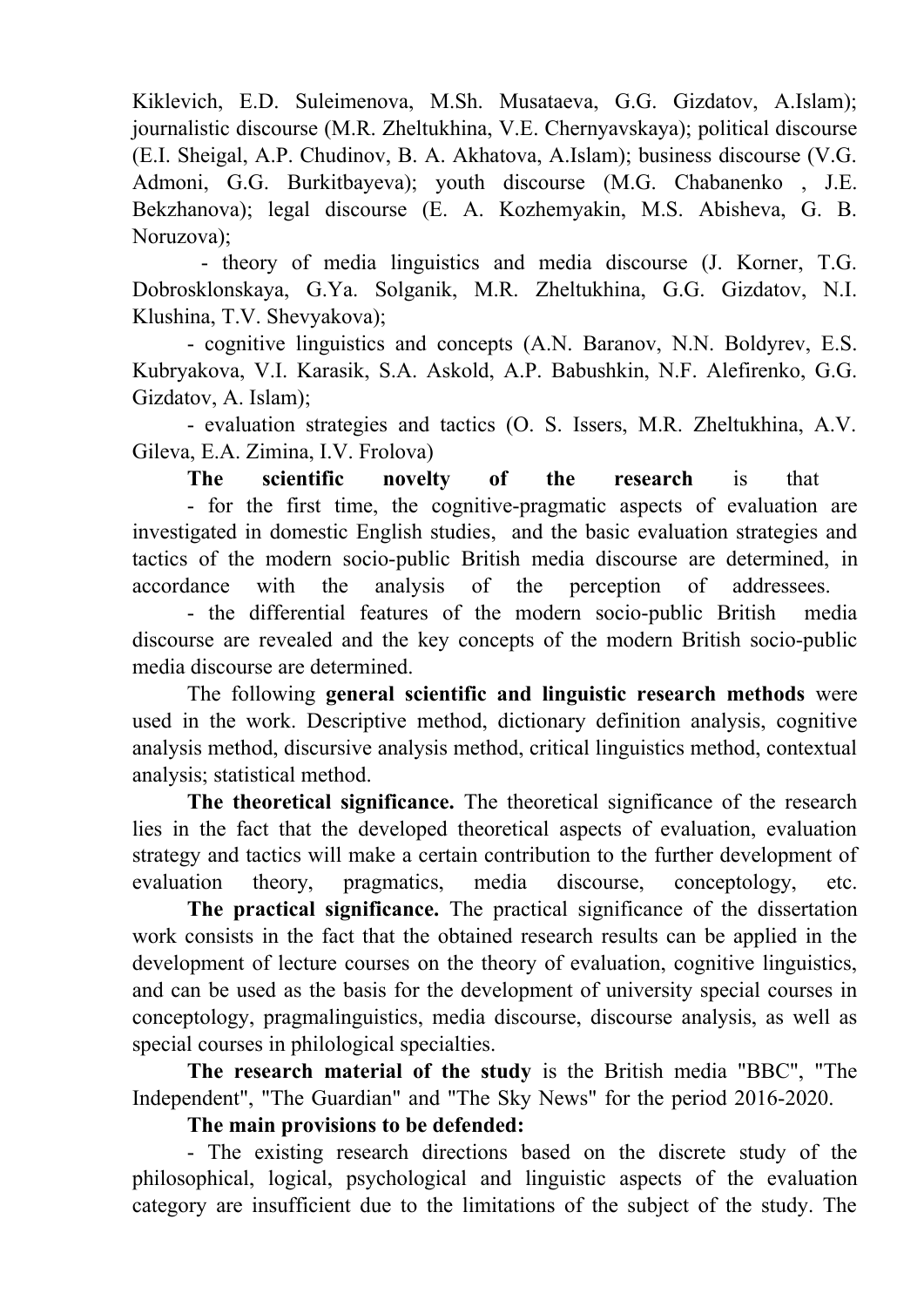modern development of the cognitive-discursive paradigm of linguistics contributes to a more complete disclosure of the complex nature of the evaluation category. Evaluation in this paper is considered as a linguocognitive category, which, when perceiving and processing information from the outside world, on the basis of comparison with the reality model existing in the subject's mind, correlates with his inner world and reflects the value picture of the world.

- Socio-public media discourse is a new sphere of discursive space and is characterized by a symbiotic character at the junction of social, political, economic and media discourses. The objects of the socio-public media discourse are socially significant problems in public life, reflected in the mass media and causing the participation and backlash of members of society, depending on the correlation to the socio-public problem. The socio-public media discourse is characterized by relevance, mass character, evaluativeness, temporality, addressability, multimodality and pragmatism.

- In the socio-public British media discourse in the conditions of modern socio-economic and political situations caused by the processes of globalization and Brexit, the concepts of *immigration* and *welfare* occupy an urgent and priority position. The concepts of *immigration* and *welfare* are quite variously determined by the evaluation characteristic in the modern socio-public context. The influencing effect of evaluation in the socio-public media discourse is realized through figurative words, repetitions, irony and sarcasm, metaphors, metonymy, hyperbole. Attributive and predicative lexical phrases, which are the constituent elements of the evaluation field, are characterized by frequency.

- The main evaluation strategies that implement the evaluative judgments and positions of the addressee/author include approval strategies, censure strategies, strategies for transmitting unambiguous positions and a strategy for transmitting a plurality of opinions. In the modern British socio-public media discourse, the use of the strategy of censure and the strategy of unambiguity of position is characterized by frequency and productivity. Among the evaluation tactics, the tactics of forecasting, accusations, recognition of the existence of a problem, denial and discrediting are distinguished. The choice of certain evaluation strategies and tactics depends on linguistic and extralinguistic factors, such as the thematic specificity (conditionality) of the socio-public media discourse, interpersonal relationships of subjects, their pragmatic intention of the addressee and addressee, the relevance of the social problem, the social environment and the socio-communicative context.

- The addressee expresses his value judgment through comments that are characteristic of electronic media communications characterized by interactivity, frequency and explicitness. The results of the analysis made it possible to establish the following evaluation strategies: the strategy of approval, the strategy of censure and the strategy of neutral commenting, which are aimed at expressing a positive, negative and neutral perception by the addressees of the original main material of